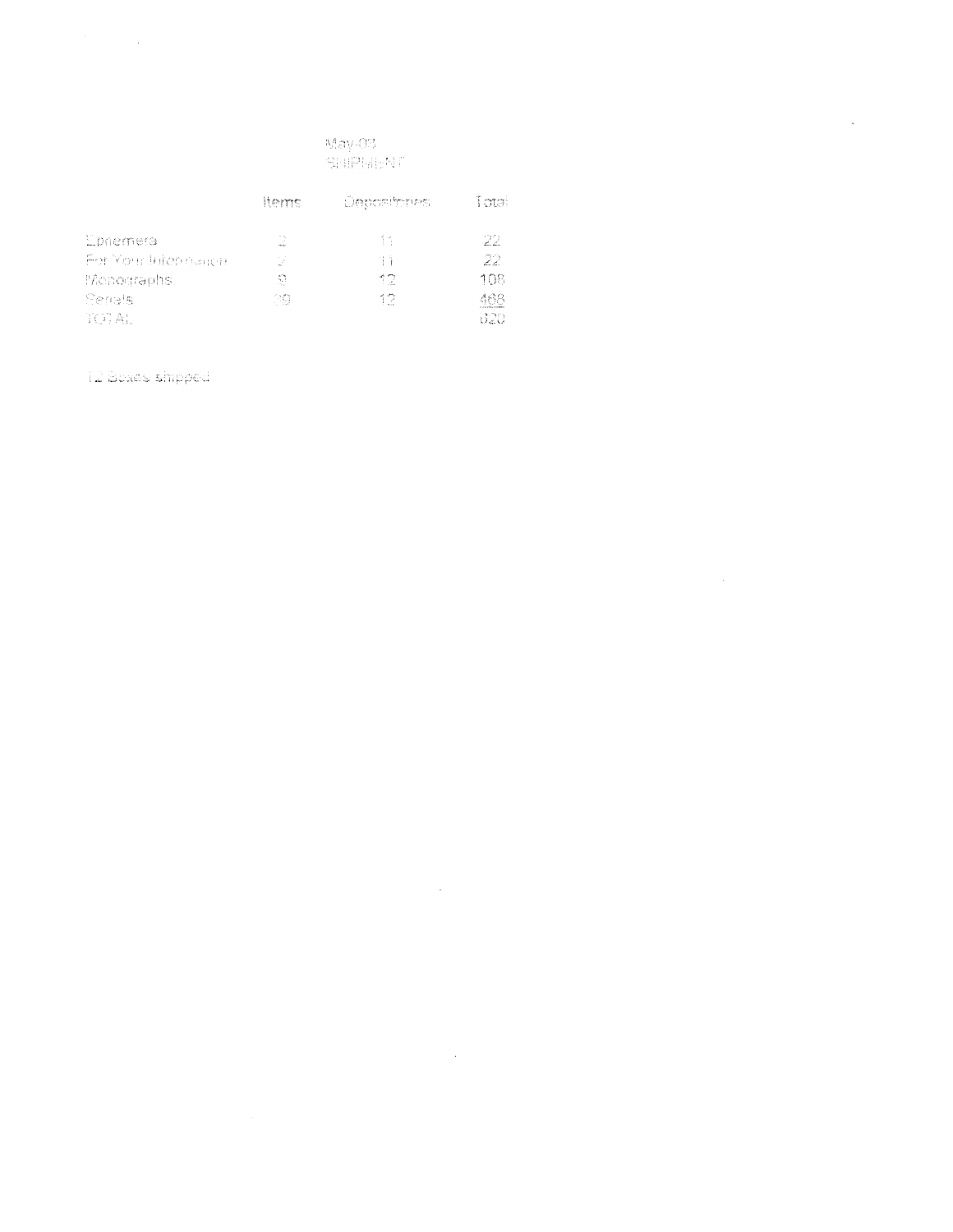## **SHIPPING LIST** MAY 2003

C5935Pu 2.W17

Ciegler, Janet C. Water beetles of South Carolina: (Coleoptera: Gyrinidae, Haliplidae, Noteridae, Dytiscidae, Hydrophilidae, Hydraenidae, Scirtidae, Elmidae, Dryopidae, Limnichidae, Heteroceridae, Psephenidae, Ptilodactylidae, and Chelonariidae) / Janet C. Ciegler; coordinated by John C. Morse; edited by Alfred G. Wheeler. -- Clemson, S.C.: Clemson University, Public Service Activities, 2003. OCLC 0971252777

#### H434 2.C44-3 2003

Child care and development fund plan for FFY 2004-2005. -- Columbia, S.C. : South Carolina Department of Health and Human Services, [2003] OCLC 52282044 http://www.dhhs.state.sc.us/ResourceLibrary/reports.htm

### P9602C 2.B17

South Carolina basic law enforcement job task analysis survey.-- [Columbia, S.C.] : South Carolina Department of Public Safety, Criminal Justice Academy Division: University of South Carolina, Department of Physical Education, [2002] OCLC 52163368

W7375Ad 2.V47 2003 Visiting campus. -- Rock Hill, S.C. : Winthrop University, Office of Admissions,  $[2003]$ OCLC 52171093

W7375Ad 2.W45-2 2003 Winthrop University. -- Rock Hill, S.C.: Winthrop University, Office of Admissions, [2003] OCLC 52162035

W7375Gra 2.G61 Graduate studies: national accreditation, local access. -- Rock Hill, S.C.: Winthrop University, Graduate Studies Office, [2003] OCLC 52186949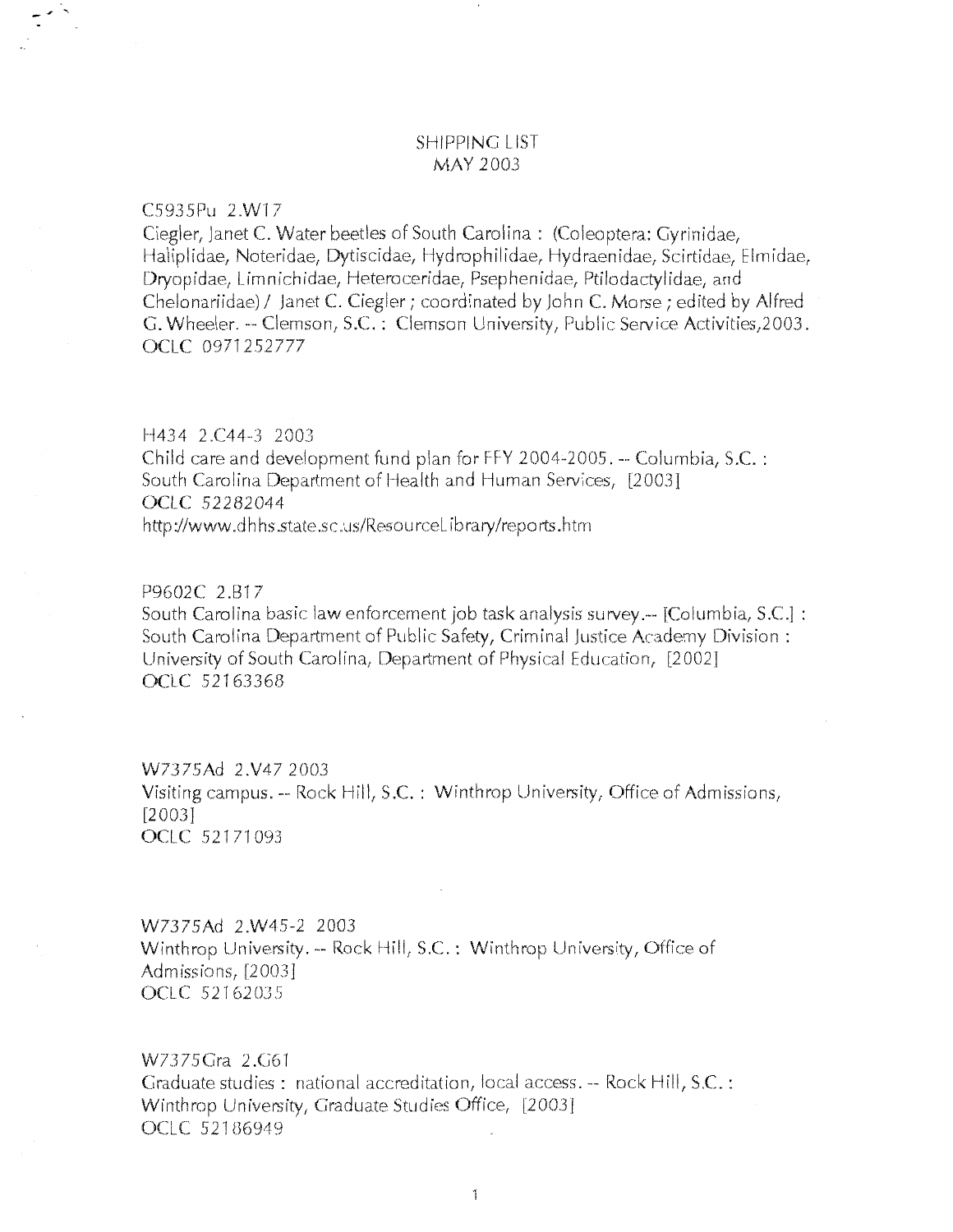#### W73750 2.F63

◥.

Freshman passport: Winthrop University orientation, 2003. -- Rock Hill, S.C.: Winthrop University, Office of Orientation, [2003] OCLC 52186997

## *W737SO* 2.T6'f

Transfer, new start, re-admitted passport : Winthrop University orientation, 2003. -- Rock Hill, S.C.: Winthrop University, Office of Orientation, [2003] OCLC 52187075

## W7375SP 2.M57

Motorist assistance program. -- Rock Hill, S.C.: Winthrop University, Campus Police Department, Division of Student Life, [2003] **OClC** .52186938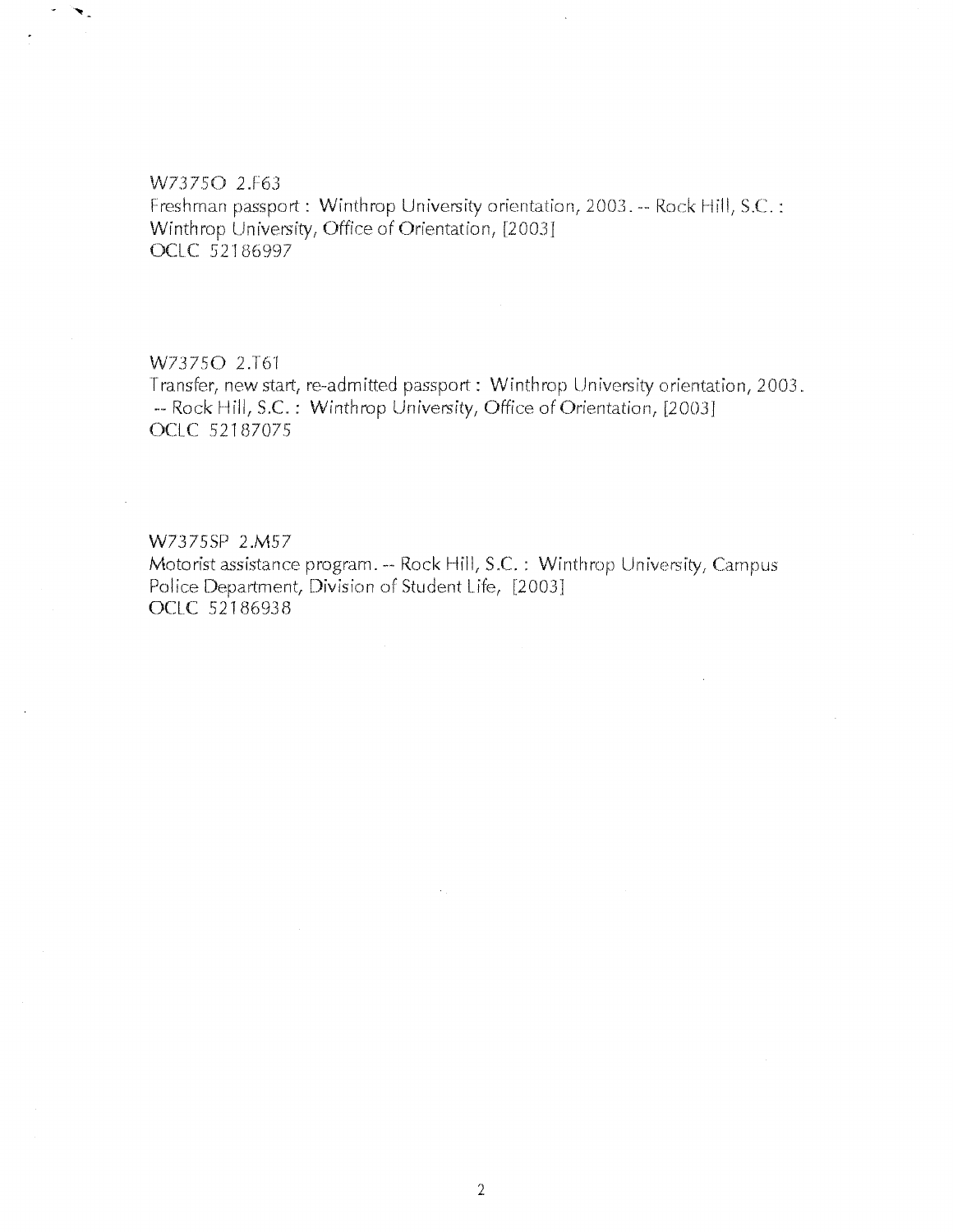#### SERIALS SHIPPING LIST MAY 2003

A3 Legislative Manual, S.C. General Assembly 7.M15 OCLC 16027080 2003 http://www.scstatehouse.net/man03/manual03.html

Ac25 The SAF Source. State Accident Fund 3.513 OCL.C 41512329 Spring 2003 http://www.state.sc.us/sa f

Ag8357 S. C. Market Bulletin. S. C. Department of Agriculture 3.M16 OCLC 08246250 http://www.scda.state.sc.us/MarketBulletin/mkt\_bulleti May 1, 2003 May 15, 2003

ors. S.C. Budget and Control Board, B8595In Insight for Benefi tmin.  $3.157$ Office of Insuranc vices April/Ma OCLC 31905198 200. http://www.eip.state.sc.us/publications/ne index.html

C5935 Undergraduate announcements. Clemson University 3.C17-3 OCL.C 07810154 2003-2004 http://www.registrar.clemson.edu/publicat/catalog/contents.html

C5935Adv Clemson World. Clemson University, Division of Advancement 3.W56-2 OCLC 44936352 Spring 2003 http://cworld.clemson.edu

C5935 ExPu Extension Answers, Clemson University, Cooperative Extension Service, 3.E97 Public Service Marketing and Public Relations OCLC 49847968

V. 17 N. 2 Winter 2003

http://www.clemson.edu/psapublishing/Answers/index.htm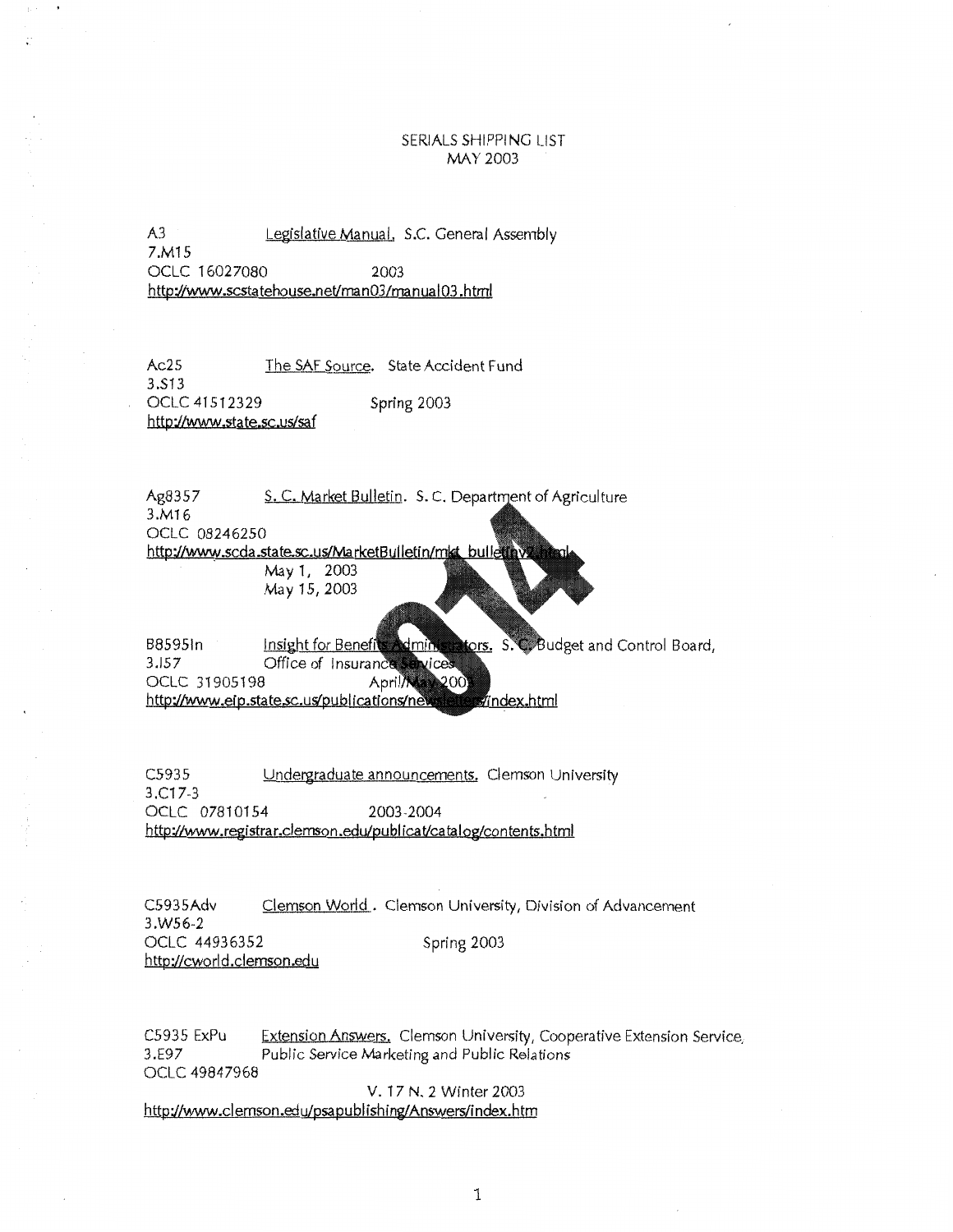C5935Pr President's Letter, Clemson University. Clemson University, Presidents Office 3.L37 OCLC 34078910 May 22,2003

http://www.clemson.edu/pres/preslet/index.htm

۳

小さん あんしゅう

C736 Manufacturing Excellence, S.C. Department of Commerce 3.M15 OCLC 49316269 May 2003 http://www .tea msc.com/tea mscpdfs/Ma nufExcellence.pdf

Ed8332ProQ Annual Report of the Accreditation of School Districts in South Carolina. S.C. 3.A22 Department of Education OCLC 498003 67

2002/03

Ed8332R Rankings of the Counties and School Districts of South Carolina. S.C. 3.R15 Department of Education OCLC 74642137

2000-2001

http://www.myscschools.com/offices/research/rankings/index.htm

Ed8332R Annual Salary Study... S. C. Department of Education, Office of Research 3.515 OCLC 47661244 2001/02

Ed8332R What is the Penny Buying for South Carolina? S.C. Department of Education, 3.W41 Office of Research OCLC 41131387

2002

http://www.sde.state.sc.us/reports/pennybuylng/2002/

Em735M South Carolina Workforce Trends. S.C. Employment Security Commission 3.WS6 OCLC 45075850 February 2003 May 2003 Special ed. http://www.sces.org/lmi/pubs/OnlinePubs/wft.asp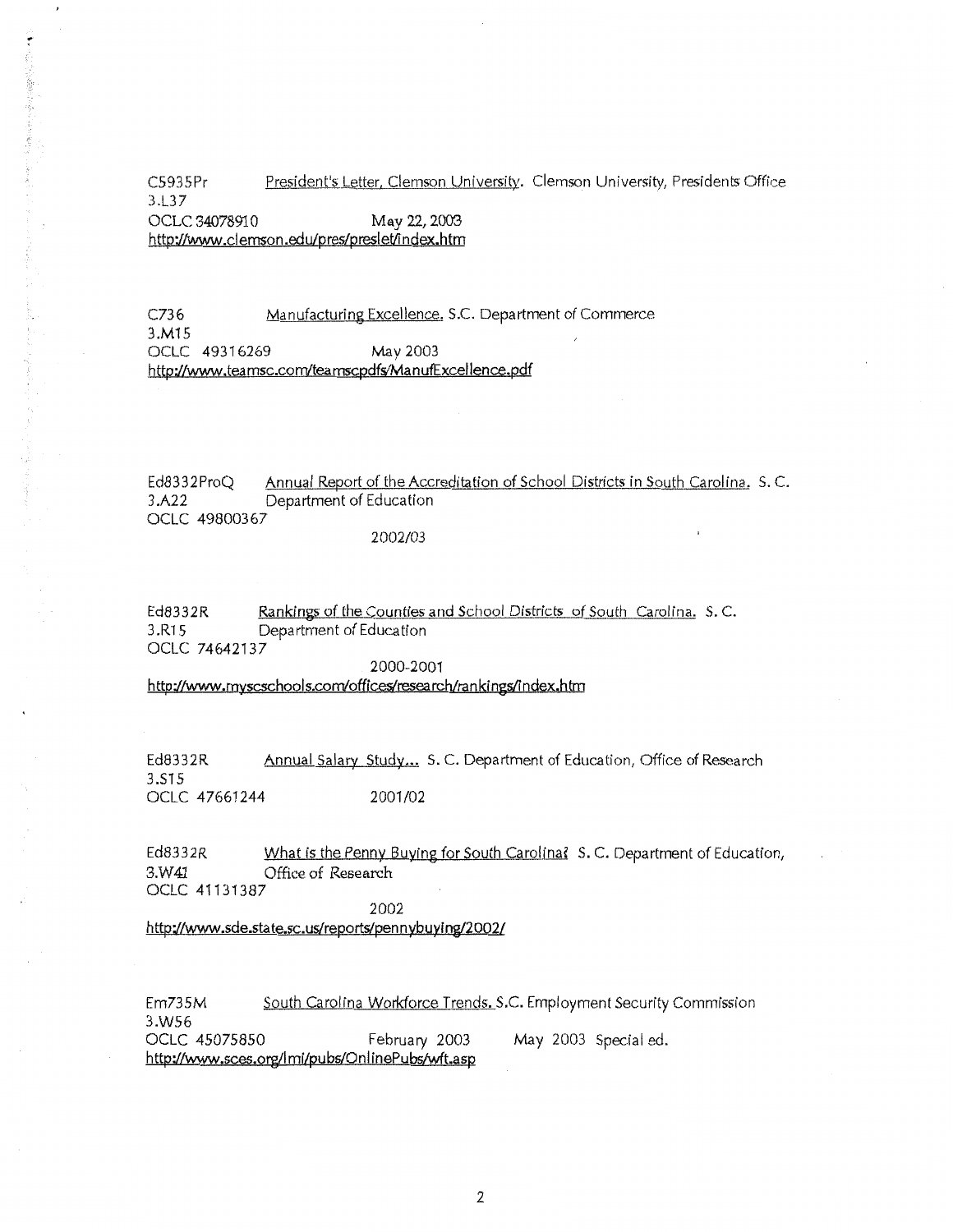H3496 **.thealthy people living in healthy communities.** *S.C. Department of Health* 3 .H31-6 and Environmental Control OCLC 49980422

2003

機械の名前に  $\ddot{\phantom{a}}$ 

資格の長品は満足をするのかすや食料(で)まったり

H3496Le The Lead Leader. S.C. Childhood Lead Poisoning Prevention Project 3.L31 OCLC 46939209 V. 4, N. 1, Spring 2003 **http://www.scdhec.net/HS/mch/wcs/LEAD.HTM** 

H5377 Annual Report. *S.C.* Higher Education, Tuition Grants Commission 1. OCLC 34073870 2001-2002 **http://www.sctuitiongrants.comlphilhistory.htm** 

L<sub>114FF</sub> Catalog. S.C. Fire Academy 3.C17 OCLC 34291104 july-Oec.2003suppl. **http://www.llr.state.sc.us/sdireac/PDF%20Files/iuly-Dec%20Catalog.pdf** 

L114PAr Board of Architectural Examiners Newsletter. S.C. Department of Labor, 3.N38 Licensing & Regulation, Board of Architectural Examiners OCLC 34892737 http://www.llr.state.sc.us/POL/Architects/index.asp?file=archpub.htm May 2003

L2335 [Graduation Program]. Lander University 3.G61 OCLC 34233007 May 10, 2003

L6165 **Annual Report.** S. C. State Library **1.**  OCLC 78648699 2001/02 **http://www.state.sc.us/scsl/pubs/arindex.html** 

L6165 **News for South Carolina Libraries.** S.C. State Library 3.N38 OCLC 78641021 May/june 2003 **http://www.state.sc.uwscsl/news/archives**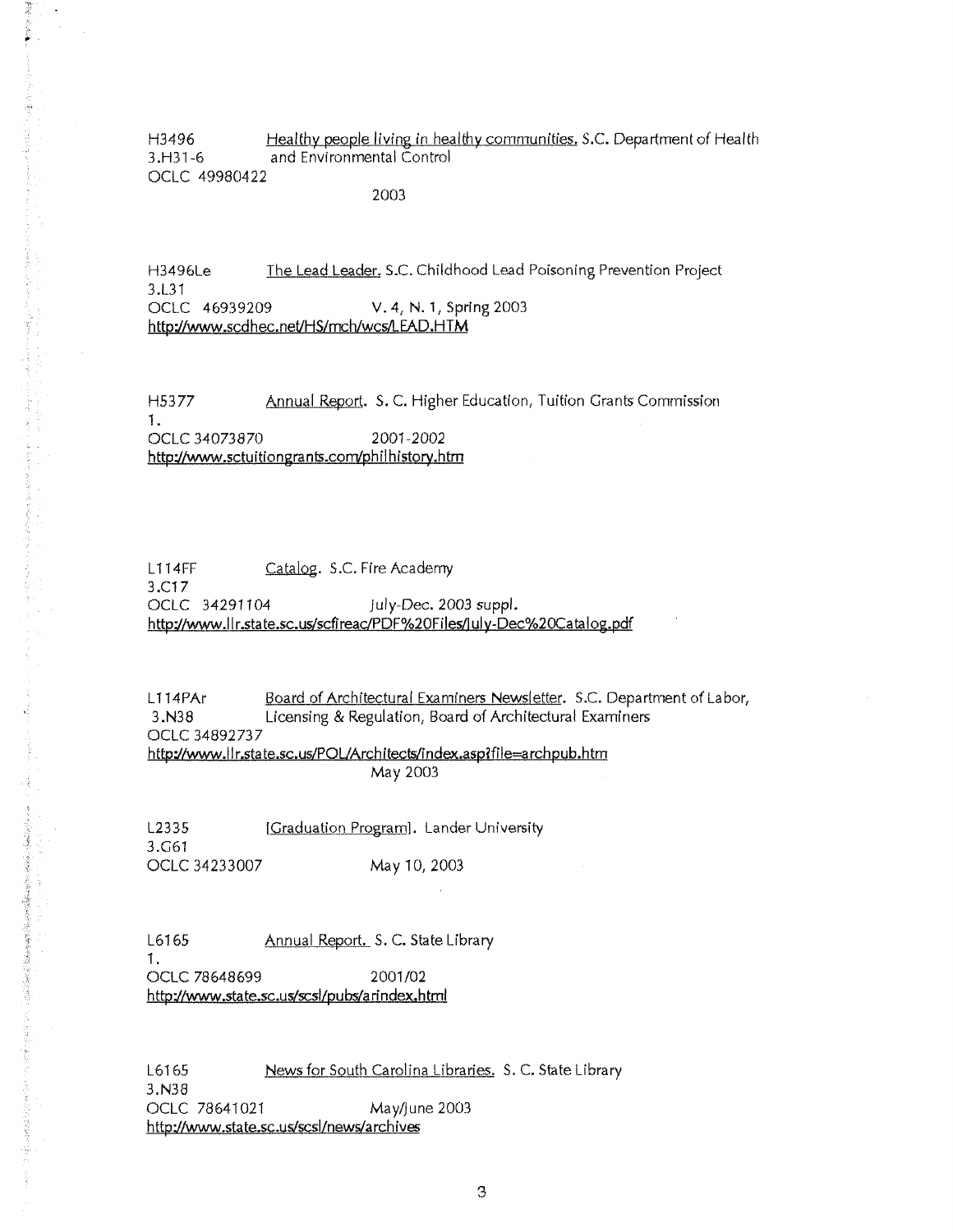L917 Selling Points. S.C. Education Lottery 3.S35 OCLC 48584152 June 2003

~' I

**このことに、「大学のことを見るのから、「おくないのから、「おくない」ということをするというのから、「おくないのから、「おくない」ということに、「おくない」ということに、「おくない」ということに、「おくない」** 

黄海

Solar Solar Solar Solar Solar Solar Solar Solar Solar Solar Solar Solar Solar Solar Solar Solar Solar Solar Solar Solar Solar Solar Solar Solar Solar Solar Solar Solar Solar Solar Solar Solar Solar Solar Solar Solar Solar

M3385C Patriot Digest. Francis Marion University 3.P17 OCLC 50151525 April 30, 2003

M9725M Images. S. C. State Museum 3.N38<br>OCLC 10892407 V. 19 N. 2, Summer 2003

P8385 Port Charleston. S. C. State Ports Authority 3.P56-2 OCLC 47755611 April/May 2003 http://www.port-of-charleston.com/portnews/default portnews.asp

P9604 3.C86 OCLC 22923723 Currently. S.C. Public Service Authority April 30, 2003 May 7, 2003 May 14, 2003 May 21, 2003

P9604 3.F45-2 OCLC 37297117 In the Public Interest. S. C. Public Service Authority March 31, 2003

P9604C PowerSource S.C. Public Service Authority, Corporate Communications 3.P58 OCLC 47265850 Spring 2003 http://www.sa nteec.ooper.com/aboutus/publ ications/index.html

So135Ca Annual Report, Calhoun County Department of Social Services. 1. S.C. Department of Social Services, Calhoun County OCLC 46931316

2001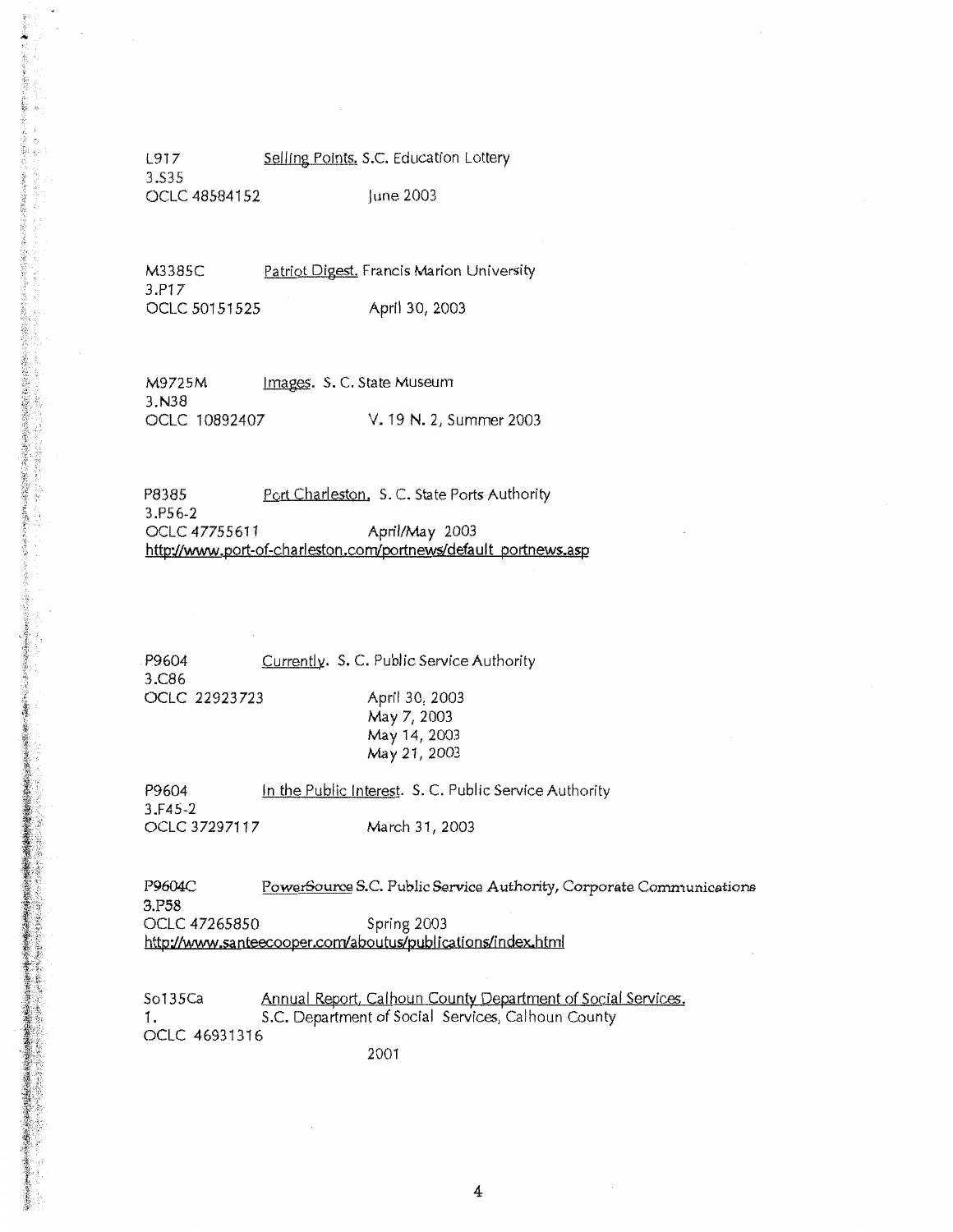Un35Bu South Carolina Economic Indicators. University of South Carolina,<br>3.558 Division of Research 3.558 Division of Research<br>12 OCLC 73642715 March-April March-April 2003 http://research.moore.sc.edu/publications/indicators/ind/indihome.htm

Un35Li 3.R33 Reflections. University of South Carolina. Thomas Cooper Library OCLC 19508540 Spring 2003

Un35PuA Annual Report. U.S.C. Alzheimer's Disease Registry

OCLC 39115915 2001 http://www.sph.sc.edu/PDF/OSA ANNREP2001.pdf

1.

博学  $\ddot{\phantom{a}}$ 

医德里氏综合征 网络海绵 医抗原酶的结肠的 医多种性 医子宫

Un35PubiA 3.T45 Times. University of South Carolina. Department of University Publications Division of Advancement OCLC 32252874 http://www.sc.edu/USC-Times May 8, 2003